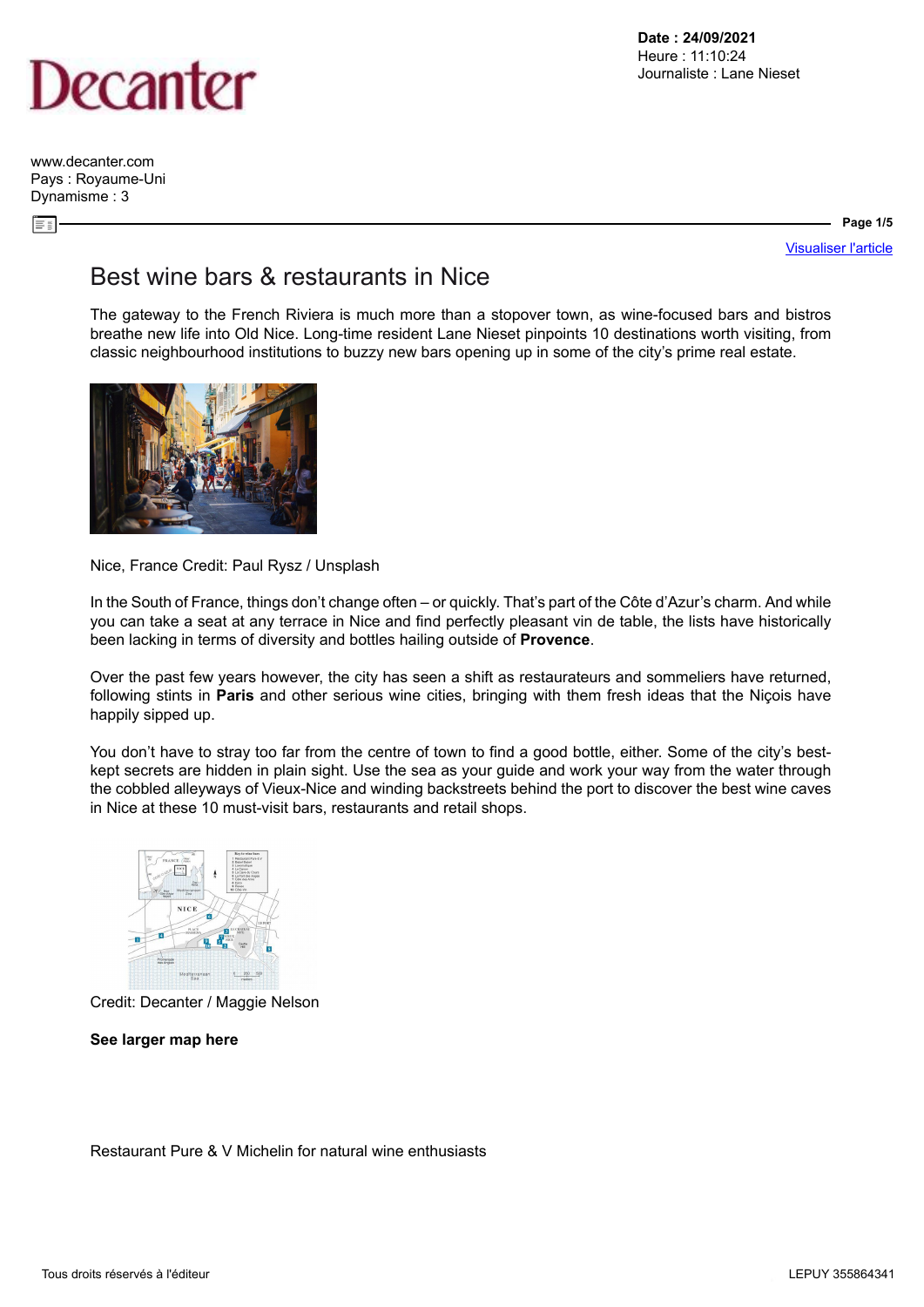# )ecanter

[www.decanter.com](http://www.decanter.com) Pays : Royaume-Uni Dynamisme : 3

**Page 2/5**

[Visualiser l'article](https://www.decanter.com/wine-travel/best-wine-bars-restaurants-in-nice-462486/)

Vanessa Massé, the first women to be awarded sommelier of the year by the Guide Michelin, converted an old grocery store a few blocks back from the beach into a Scandinavian-inspired bistro that, since opening its six tables in 2018, has earned a star for its French twist on new Nordic cuisine (think beef tartare with pickled mustard seed and salted plums, and tomato with pickled elderflower and hay oil).

Head chef Christian Kanstrup Pedersen sources mostly organic ingredients from within a 100km radius, and Massé's entirely natural wine list features 70 different vignerons, 80% of which are from France—particularly Jura, Auvergne, Ardèche and the Loire.

If you're looking to try one of Massé's selections but can't splurge on Michelin this trip (or aren't in town for one of her masterclasses), go for something more low-key at the hip new **[Hôtel Amour Nice](https://www.hotelamournice.fr/en/)** nearby, where Massé curated the short-but-sweet natural wine list served in the winter garden patio.



Babel Babel

### **[Babel Babel](https://www.babelbabel.fr/)** A Mediterranean moment

The team behind one of Nice's first true craft cocktail bars, **[El Merkado](http://el-merkado.com/en)**, took over a former fishing cabana near the end of the Promenade des Anglais and transformed it into a scene from the Greek islands. Sky-blue shutters open up to views of the water on one side, with a terrace spilling out into the bustling boardwalk, while a quieter patio space out back is an alternative for those looking to escape the often-crowded seafront.

While the cocktails were initially the main draw (think za'atar Negronis and Mediterranean Mai Tais), the mostly natural wine list has beautifully evolved to include producers from around the Mediterranean Sea, from the border of Spain in France up to Lyon; Italy, up to the alps; as well as Slovenia, Greece, and Lebanon.

Since the team is young, 'we're still building our cellar,' says co-founder Olivier Daniel. Ask for some of the harder-to-source bottles of Matassa or Alain Castex, and pair it with a smattering of shareable seasonal plates that also nod to the Mediterranean (aubergine confite, hummus and warm pita) and post up in a seat on the upstairs balcony for the best view in the house.

### **[Lavomatique](https://lavomatique-restaurant.business.site/)** Market-fresh fare, wallet-friendly wines

It would be easy to walk right past this spot in the Old Town and not even realise it's a restaurant. Tucked away on one of the labyrinth-like streets leading out from Place Rossetti, the former laundromat still has its same cerulean façade and namesake sign, but the interior is now dominated by a L-shape bar and open kitchen.

Working behind the counter are the Loubert brothers, Grégoire and Hugo, who helped propel nearby Le Bistro du Fromager into a local institution.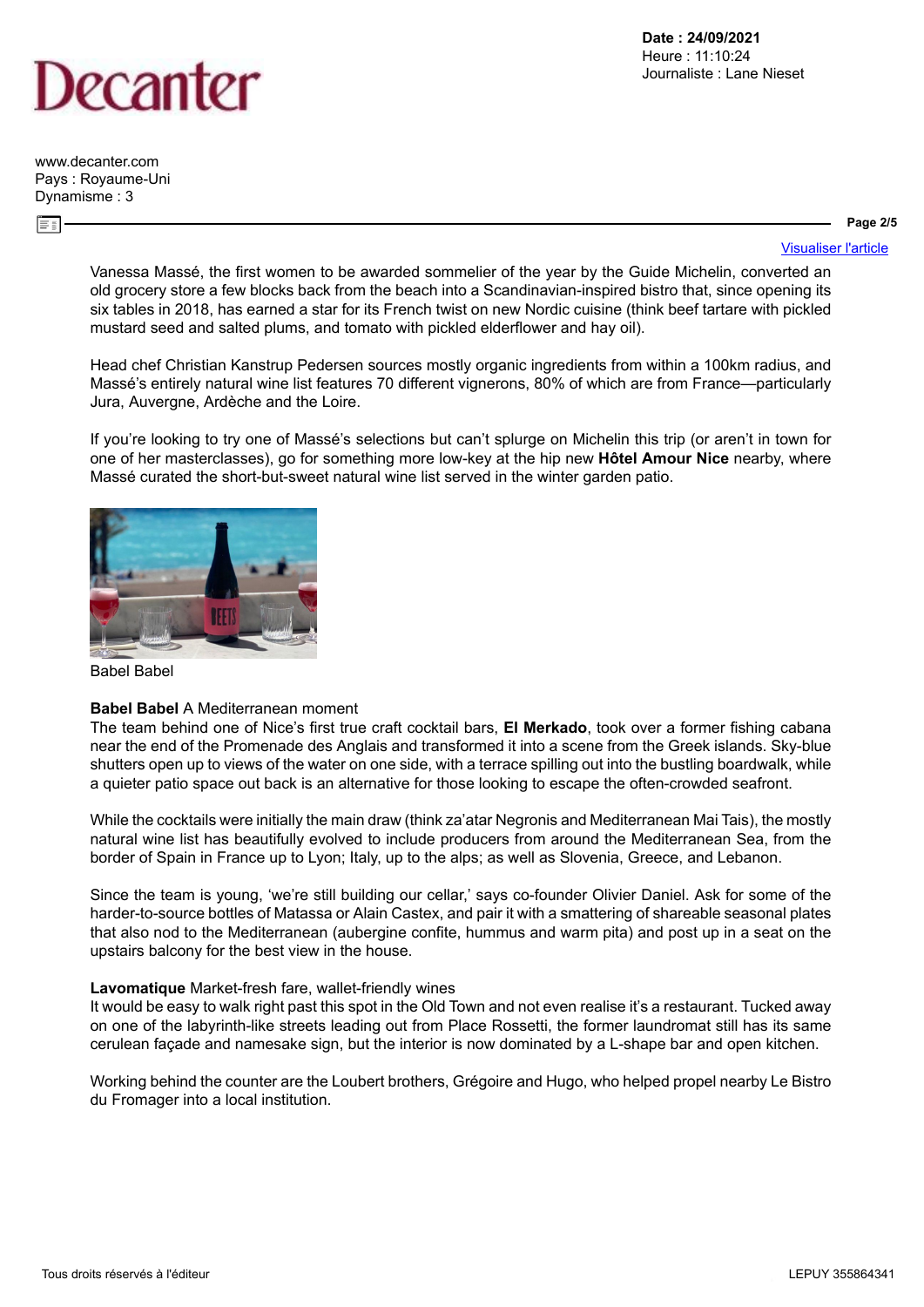

[www.decanter.com](http://www.decanter.com) Pays : Royaume-Uni Dynamisme : 3

**Date : 24/09/2021** Heure : 11:10:24 Journaliste : Lane Nieset

#### **Page 3/5**

Unlike their former spot, Lavomatique takes a cue from Paris' bustling neo-bistros, where the melody of conversation buzzes over the music, and where small plates of market-fresh fare are served tapas-style alongside a simple but well-curated list of affordable wines (which are mostly natural).



Le Canon

#### **[Le Canon](http://www.lecanon.fr/)** Reimagined take on regional favourites

Nice native Sébastien Perinetti's tiny bistro isn't trying too hard in terms of design—which can't be said for other establishments in the French Riviera. But the simple, dark banquettes and cherry-red, 1970s-inspired Formica tables add a warmth to the lauded eatery.

The emphasis here is truly on the seasonal, local ingredients and the carefully curated cellar of French and Italian natural wine (which includes bottles from Château le Puy Marie-Cécile in **[Bordeaux](https://www.decanter.com/wine/wine-regions/bordeaux-wines/)** and Domaine Léon Barral in Faugères) that many say is the best in Nice—let alone the region.

There's nothing fancy or fussy about the plating, but the home-style fare serves up modern takes on Mediterranean and French cuisine, which is crafted from seafood sourced daily from one fisherman in particular; pork from the nearby town of Grasse; and produce from surrounding farmers. Even if you don't have time to stay and eat, it's worth stopping in and buying a few bottles to take home.

**La Cave du Cours** Authentic Italian aperitivi, French by-the-glass wines **Tel:** +33 04 92 14 56 03

It seems that anything restaurateur Armand Crespo creates is an instant hit in Vieux-Nice. Following longstanding favourites (that are continuously booked-out) Bistrot d'Antoine, Comptoir du Marché, Peixes and Le Bar des Oiseaux, Crespo's latest venture is a true bar à vin, housed inside an arched, cave-like space behind the Cours Saleya.

Open nightly from Thursday to Saturday, the tiny bar and cellar is lined with wine bottles that start around 16€ and go up to over 150€, but the majority are less than 30€ (and wines by the glass average 5€). There's no official menu—take your pick from what you see on the shelves—and each glass or bottle ordered comes alongside a selection of complimentary homemade pâté, goat cheese, and coppa—served in true *aperitivi* style.

The cellar has a strong focus on biodynamic wines (mostly from France), and the team sprinting through the small, mural-covered space will help guide you to the perfect Provençal rosé or Burgundy Aligoté. Go early; the communal table in the back fills up fast, and people tend to lean against any counter space or barrel they can find.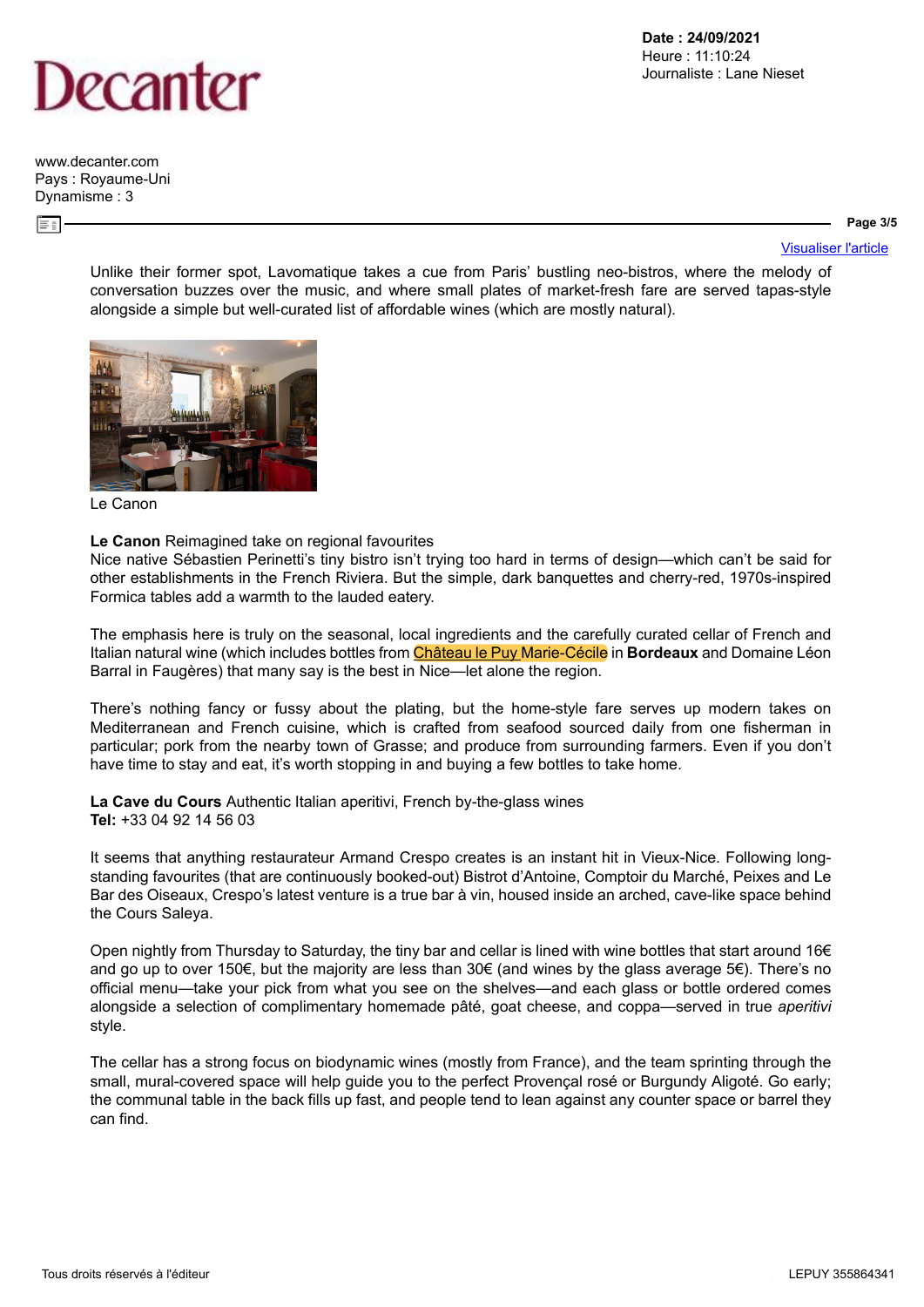# )ecanter

[www.decanter.com](http://www.decanter.com) Pays : Royaume-Uni Dynamisme : 3

**Page 4/5**

[Visualiser l'article](https://www.decanter.com/wine-travel/best-wine-bars-restaurants-in-nice-462486/)

### **[La Part des Anges](https://lapartdesanges-nice.com/)** Nice's natural wine institution

Olivier Labarde opened La Part des Anges over 20 years ago, and it was one of the first wine shops and caves à manger (a combination wine shop with bar snacks) of its kind in the city. Browse through the selection of more than 300 different bottles of natural wine from independent winemakers that line the shop's shelves and tables. Or, take a seat for lunch at one of the family-style tables in the back, where you can dine on the dish du jour and choose from a weekly rotating selection of 10 wines by the glass.

Later in the afternoon, La Part des Anges takes on more of a wine bar feel as the pre-dinner crowd spills in for apéro and charcuterie and cheese plates. While you're at the table, be sure to ask about some of the rarer bottles that may have recently arrived.

### **[Café des Amis](https://cafedesamisnice.com/)** Corsican spirit (and the wines to match)

The Cours Saleya isn't somewhere locals typically stop for a drink, but that recently changed with the opening of Café des Amis, from the same owner as Corsican restaurant le Maquis (also in the Old Town). Out is the typical tourist-centric Niçois fare served at the other eateries lining the city's main market. Instead, the *cave à vin* focuses on shareable plates like charcuterie, wood-fired pizzas, and homemade gnocchi.

There's a small selection of affordable wines by the glass, but this is the kind of place where you should order a bottle, and take your time choosing from one of the Italian, French, and Corsican wines inside—most of which are organic and family-owned—before taking a seat on the back terrace or playing a round of pétanque (boules) at the indoor court.



Epiro

### **Epiro** Modern spin on Italian staples

### **Tel:** +33 04 83 39 51 89

Italian duo Alessandra Viscardi and Marco Mattana first opened their osteria in Rome in 2014 before bringing the concept to a quiet street near the port in Nice in 2019. One of the few—and perhaps only—eateries worth trekking to the opposite side of the harbour, away from the Old Town, Epiro feels like a modern neighbourhood bistro.

The teal-tiled bar overlooks the exposed kitchen and a handful of tables are placed on the sidewalk out front. The menu adds a slightly spruced-up spin to Italian classics (which includes plenty of fresh pasta), while the wine list—which averages about 100 different bottles at a time, and changes seasonally with the menu centres around sustainable Italian producers.

'We truly believe that every wine we have on our list should have meaning and a reason for being there, just the way we pay attention to produce in the kitchen,' they say.